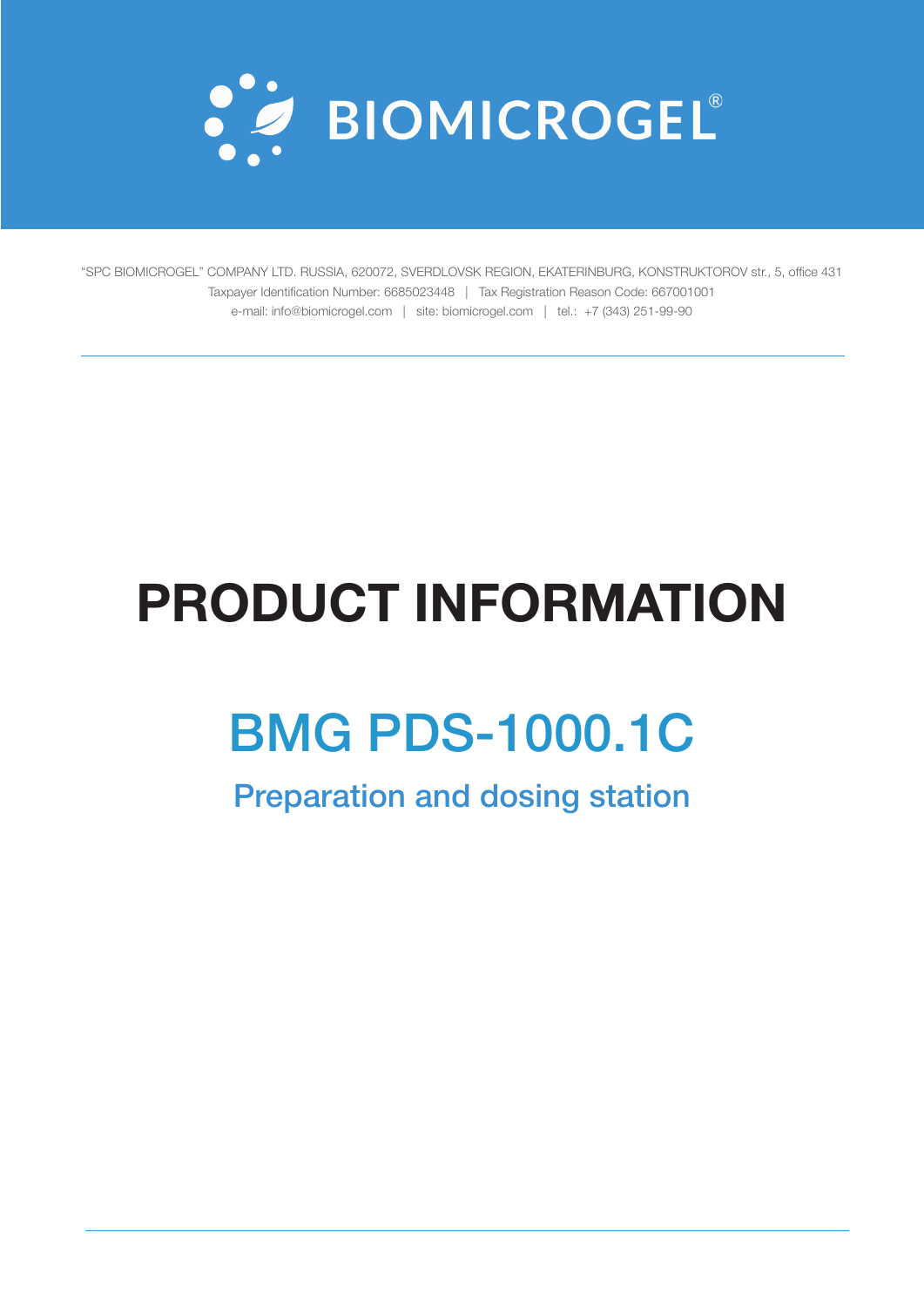

### **CONTENT**

| 1. General information      | 3 |
|-----------------------------|---|
| 2. Technical specifications | 3 |
| 3. Principle of operation   | 5 |
| 4. Annex                    | 6 |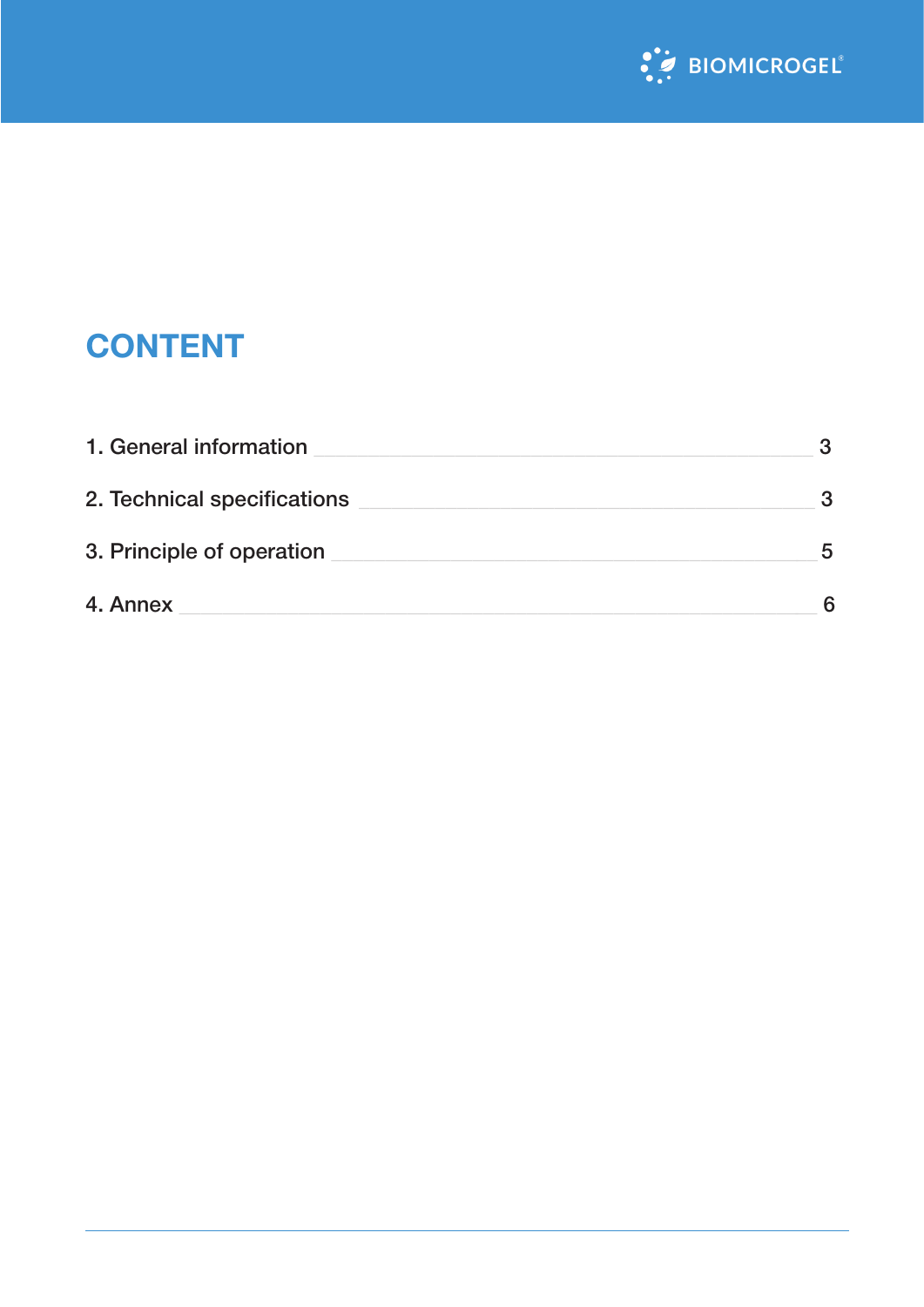

#### <span id="page-2-0"></span>**1. General information**

This document contains technical information on the station for preparation and dosing of oil extraction additive BMG-C4. The nominal capacity of the station is 1000 l/h. These units are designed for use in palm oil plants with a processing capacity of 15 to 60 FFB t/h (Fresh Fruit Bunches) with a working solution concentration of 3%.

This technical description is intended for use as part of feasibility studies, tender, design and engineering documentation.

SPC BioMicroGel LLC reserves the right to make changes and additions to this equipment, its design and performance that do not affect the technical and operational characteristics of the product, or improve them.

#### **2. Technical specifications**

| <b>MODEL</b>                   | <b>BMG PDS-1000.1C</b>                           |
|--------------------------------|--------------------------------------------------|
| Dry reagent throughput         | 30 kg/h                                          |
| Working solution throughput    | 1000 l/h                                         |
| Rated power of the station     | 1.65 kW                                          |
| Motor power of the dosing pump | $0.37 - 1.1$ kW                                  |
| pH value for 3% water solution | $1.3 - 1.5$                                      |
| Length of telescopic handle, m | $1.2 - 2.0$                                      |
| Capacity of the dosing pump    | 0.28 m <sup>3</sup> /h to 0.92 m <sup>3</sup> /h |
| Metering pump pressure         | $0.3 - 0.4$ MPa                                  |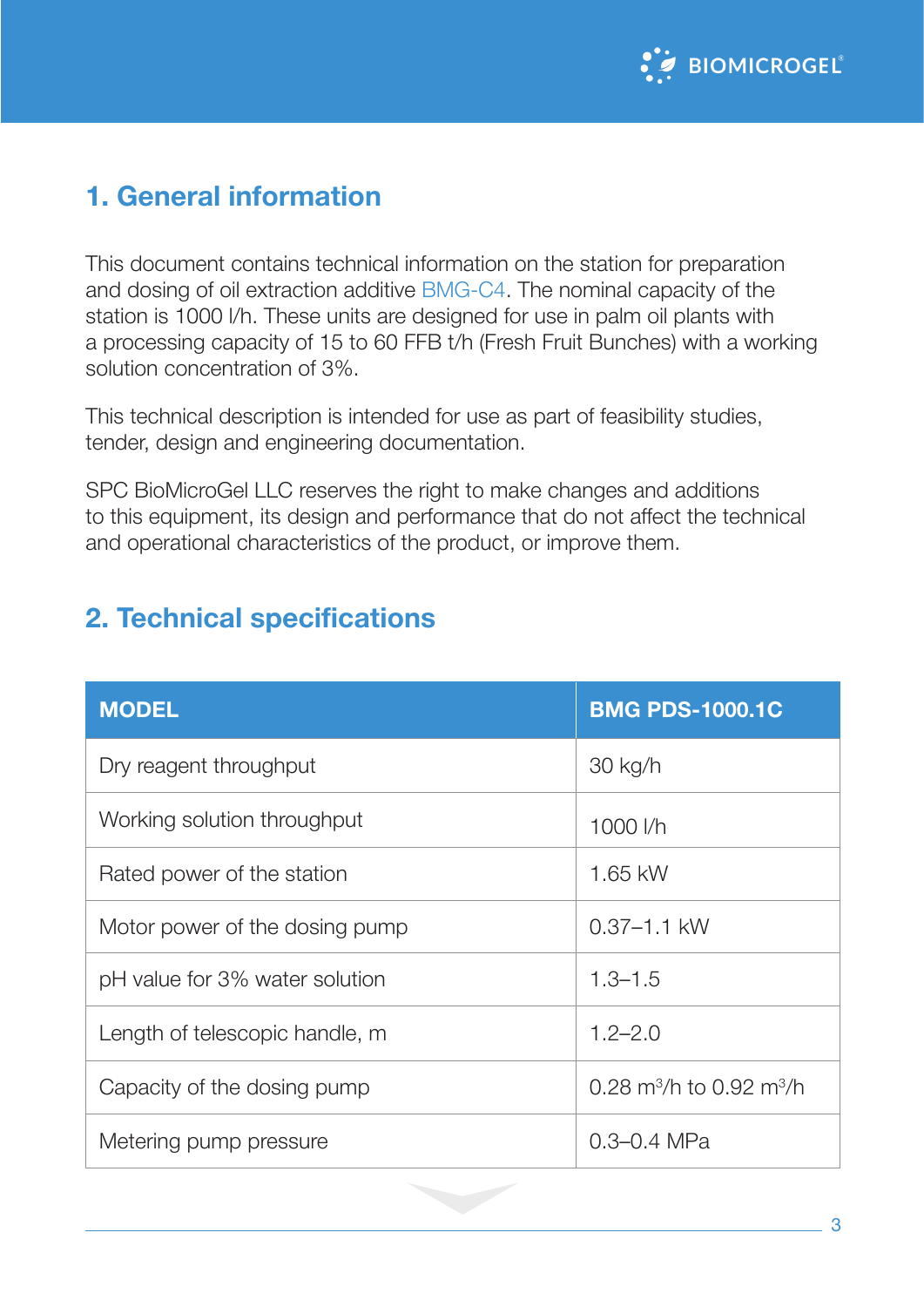



| Metering pump pressure                                                                | $0.3 - 0.4$ MPa                          |
|---------------------------------------------------------------------------------------|------------------------------------------|
| Number of stirring devices                                                            | 2 pcs.                                   |
| Stirrer rotation speed                                                                | $100$ rpm                                |
| Stirrer type                                                                          | Paddle stirrer                           |
| Number of tanks used for preparation<br>and dosing the working solution of BMG-C4     | 2 pcs.                                   |
| Volume of tank used for preparation<br>of working solution of BMG-C4                  | 500                                      |
| Number of tanks used for storage<br>and dosing the working solution of BMG-C4         | $1$ pc.                                  |
| Volume of container used for storing<br>and dispensing the working solution of BMG-C4 | 500                                      |
| Dry powder batcher for BMG-C4                                                         | $1$ pc.                                  |
| Rated power of dry powder batcher for BMG-C4                                          | $0.25$ kW                                |
| Volume of hopper<br>for storing BMG-C4 dry powder                                     | 50 <sub>1</sub>                          |
| Overall dimensions of the station                                                     | 3800mm (L) x 2800 mm<br>(W) x 2500mm (H) |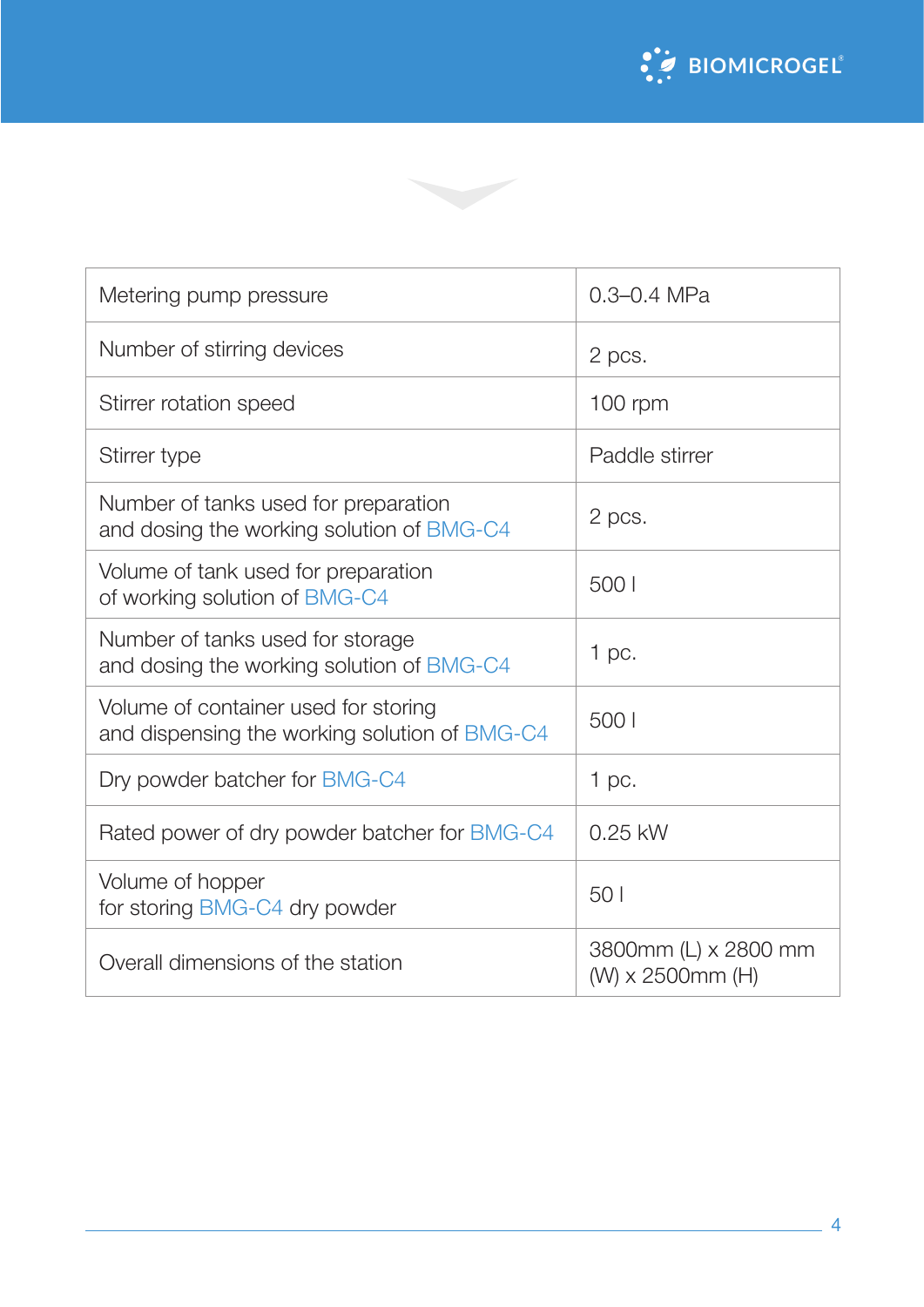

#### <span id="page-4-0"></span>**3. Principle of operation**

In order to prepare the working solution of oil extraction additive BioMicrogel<sup>®</sup> BMG-C4 with a concentration of 3%, using Preparation and Dosing Station PDS-1000.1C, the operator needs to:

- Load the dry powder of Biomicrogels<sup>®</sup> BMG-C4 oil extraction additive into the hopper.
- Select the operating mode using the toggle switch on the control box of BMG PDS-1000.1C to Automatic.
- With an empty container for storing and dispensing the Biomicrogels® BMG-C4 oil extraction agent and the upper liquid level sensor being open, the water supply solenoid valve will open and the metering auger will turn on feeding dry powder into the first dissolution chamber.
- 5 minutes later after the start of the water and reagent supply, the stirring device is turned on in the first chamber at a speed of 100 rpm.
- When the first chamber is filled up and pre-solution in it is prepared, the liquid enters the second chamber where, using a stirring device set to 100 rpm, the final dissolution of the Biomicrogel® BMG-C4 oil extraction agent is performed.
- From the second dissolution chamber, the working solution is pumped to the third storage and dosing chamber.
- When the third chamber is filled, the lower level sensor closes and the dry run protection of the metering pump is cleared.
- The metering pump operates according to the dosing volume preset by the operator after the dry-running protection signal from the third chamber of station is cleared and based on the on/off signal from the main transfer pump.
- After the third chamber is filled and the upper level sensor is closed, the dry powder metering screw is turned off and the water supply solenoid valve is closed.